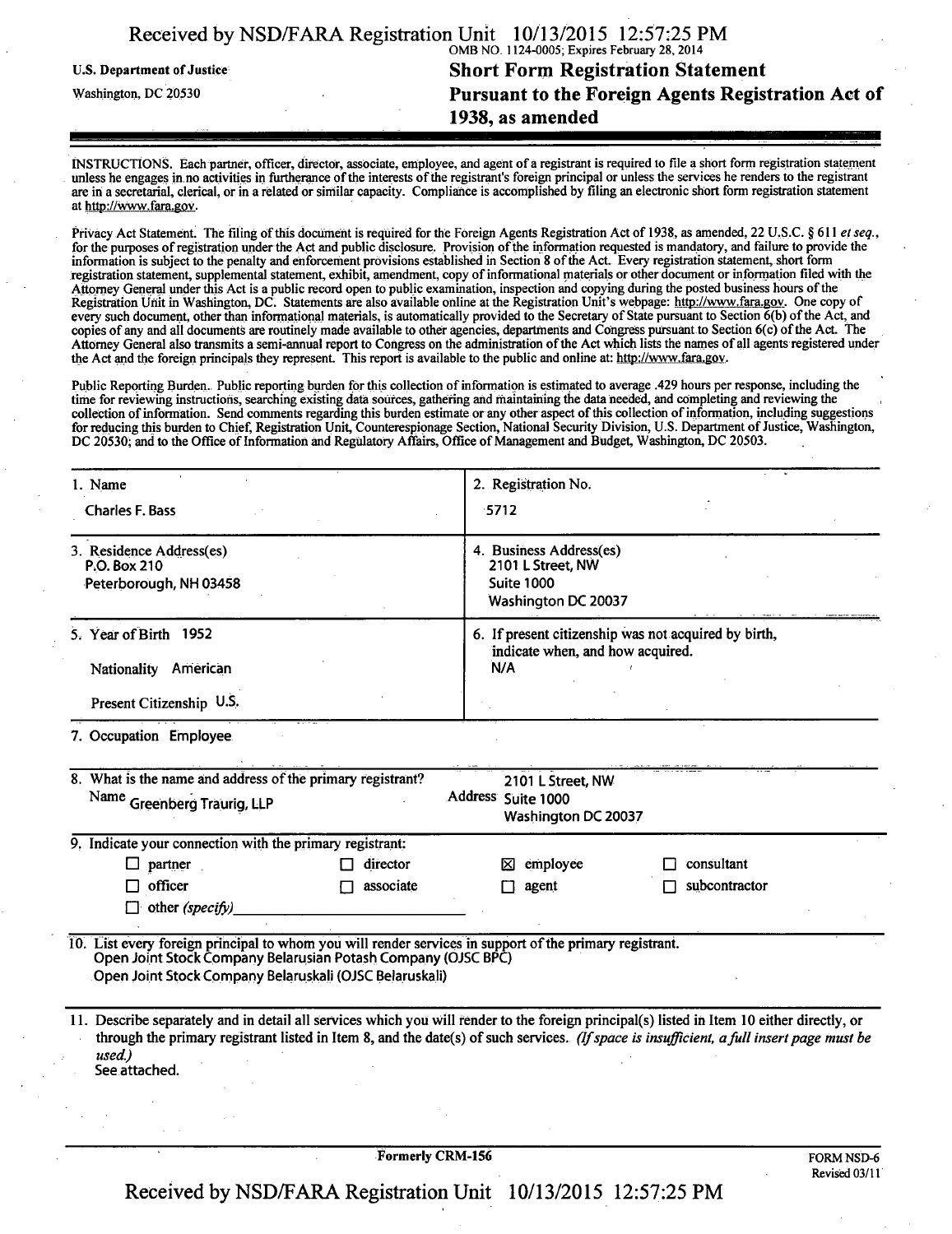| Yes $\boxtimes$<br>No $\square$<br>If yes, describe separately and in detail such political activity.<br>See attached.<br>$\boxtimes$ special basis<br>$\Box$ full time basis<br>$\Box$ part time basis<br>$\Box$ Commission at _______ % of _________<br>Salary: Amount \$ ____________ per ____________<br>$\boxtimes$ Salary: Not based solely on services rendered to the foreign principal(s).<br>$\Box$ Other thing of value $\Box$<br>Fee: Amount \$<br>make any contributions of money or other things of value from your own funds or possessions and on your own behalf in<br>connection with any election to political office or in connection with any primary election, convention, or caucus held to select<br>candidates for any political office?<br>Yes $\square$<br>No $\boxtimes$<br>If yes, furnish the following information:<br>Political Organization or Candidate<br>Location of Event<br>Date<br>Amount or Thing of Value<br><b>EXECUTION</b><br>/s/ Charles F. Bass<br>October 13, 2015<br>eSigned<br>(Date of signature)<br>(Signature) |                                                                                                                                                                                                                                                                                                                                                                              | 12. Do any of the above described services include political activity as defined in Section 1(o) of the Act and in the footnote below? |  |
|--------------------------------------------------------------------------------------------------------------------------------------------------------------------------------------------------------------------------------------------------------------------------------------------------------------------------------------------------------------------------------------------------------------------------------------------------------------------------------------------------------------------------------------------------------------------------------------------------------------------------------------------------------------------------------------------------------------------------------------------------------------------------------------------------------------------------------------------------------------------------------------------------------------------------------------------------------------------------------------------------------------------------------------------------------------------|------------------------------------------------------------------------------------------------------------------------------------------------------------------------------------------------------------------------------------------------------------------------------------------------------------------------------------------------------------------------------|----------------------------------------------------------------------------------------------------------------------------------------|--|
|                                                                                                                                                                                                                                                                                                                                                                                                                                                                                                                                                                                                                                                                                                                                                                                                                                                                                                                                                                                                                                                                    |                                                                                                                                                                                                                                                                                                                                                                              |                                                                                                                                        |  |
|                                                                                                                                                                                                                                                                                                                                                                                                                                                                                                                                                                                                                                                                                                                                                                                                                                                                                                                                                                                                                                                                    |                                                                                                                                                                                                                                                                                                                                                                              |                                                                                                                                        |  |
|                                                                                                                                                                                                                                                                                                                                                                                                                                                                                                                                                                                                                                                                                                                                                                                                                                                                                                                                                                                                                                                                    |                                                                                                                                                                                                                                                                                                                                                                              |                                                                                                                                        |  |
| 13. The services described in Items 11 and 12 are to be rendered on a<br>14. What compensation or thing of value have you received to date or will you receive for the above services?<br>15. During the period beginning 60 days prior to the date of your obligation to register to the time of filing this statement, did you<br>In accordance with 28 U.S.C. § 1746, the undersigned swears or affirms under penalty of perjury that he/she has read the<br>information set forth in this registration statement and that he/she is familiar with the contents thereof and that such contents are in<br>their entirety true and accurate to the best of his/her knowledge and belief.                                                                                                                                                                                                                                                                                                                                                                          |                                                                                                                                                                                                                                                                                                                                                                              |                                                                                                                                        |  |
|                                                                                                                                                                                                                                                                                                                                                                                                                                                                                                                                                                                                                                                                                                                                                                                                                                                                                                                                                                                                                                                                    |                                                                                                                                                                                                                                                                                                                                                                              |                                                                                                                                        |  |
|                                                                                                                                                                                                                                                                                                                                                                                                                                                                                                                                                                                                                                                                                                                                                                                                                                                                                                                                                                                                                                                                    |                                                                                                                                                                                                                                                                                                                                                                              |                                                                                                                                        |  |
|                                                                                                                                                                                                                                                                                                                                                                                                                                                                                                                                                                                                                                                                                                                                                                                                                                                                                                                                                                                                                                                                    |                                                                                                                                                                                                                                                                                                                                                                              |                                                                                                                                        |  |
|                                                                                                                                                                                                                                                                                                                                                                                                                                                                                                                                                                                                                                                                                                                                                                                                                                                                                                                                                                                                                                                                    |                                                                                                                                                                                                                                                                                                                                                                              |                                                                                                                                        |  |
|                                                                                                                                                                                                                                                                                                                                                                                                                                                                                                                                                                                                                                                                                                                                                                                                                                                                                                                                                                                                                                                                    |                                                                                                                                                                                                                                                                                                                                                                              |                                                                                                                                        |  |
|                                                                                                                                                                                                                                                                                                                                                                                                                                                                                                                                                                                                                                                                                                                                                                                                                                                                                                                                                                                                                                                                    |                                                                                                                                                                                                                                                                                                                                                                              |                                                                                                                                        |  |
|                                                                                                                                                                                                                                                                                                                                                                                                                                                                                                                                                                                                                                                                                                                                                                                                                                                                                                                                                                                                                                                                    |                                                                                                                                                                                                                                                                                                                                                                              |                                                                                                                                        |  |
|                                                                                                                                                                                                                                                                                                                                                                                                                                                                                                                                                                                                                                                                                                                                                                                                                                                                                                                                                                                                                                                                    |                                                                                                                                                                                                                                                                                                                                                                              |                                                                                                                                        |  |
|                                                                                                                                                                                                                                                                                                                                                                                                                                                                                                                                                                                                                                                                                                                                                                                                                                                                                                                                                                                                                                                                    |                                                                                                                                                                                                                                                                                                                                                                              |                                                                                                                                        |  |
|                                                                                                                                                                                                                                                                                                                                                                                                                                                                                                                                                                                                                                                                                                                                                                                                                                                                                                                                                                                                                                                                    |                                                                                                                                                                                                                                                                                                                                                                              |                                                                                                                                        |  |
|                                                                                                                                                                                                                                                                                                                                                                                                                                                                                                                                                                                                                                                                                                                                                                                                                                                                                                                                                                                                                                                                    |                                                                                                                                                                                                                                                                                                                                                                              |                                                                                                                                        |  |
|                                                                                                                                                                                                                                                                                                                                                                                                                                                                                                                                                                                                                                                                                                                                                                                                                                                                                                                                                                                                                                                                    |                                                                                                                                                                                                                                                                                                                                                                              |                                                                                                                                        |  |
|                                                                                                                                                                                                                                                                                                                                                                                                                                                                                                                                                                                                                                                                                                                                                                                                                                                                                                                                                                                                                                                                    |                                                                                                                                                                                                                                                                                                                                                                              |                                                                                                                                        |  |
|                                                                                                                                                                                                                                                                                                                                                                                                                                                                                                                                                                                                                                                                                                                                                                                                                                                                                                                                                                                                                                                                    |                                                                                                                                                                                                                                                                                                                                                                              |                                                                                                                                        |  |
|                                                                                                                                                                                                                                                                                                                                                                                                                                                                                                                                                                                                                                                                                                                                                                                                                                                                                                                                                                                                                                                                    |                                                                                                                                                                                                                                                                                                                                                                              |                                                                                                                                        |  |
|                                                                                                                                                                                                                                                                                                                                                                                                                                                                                                                                                                                                                                                                                                                                                                                                                                                                                                                                                                                                                                                                    |                                                                                                                                                                                                                                                                                                                                                                              |                                                                                                                                        |  |
|                                                                                                                                                                                                                                                                                                                                                                                                                                                                                                                                                                                                                                                                                                                                                                                                                                                                                                                                                                                                                                                                    |                                                                                                                                                                                                                                                                                                                                                                              |                                                                                                                                        |  |
|                                                                                                                                                                                                                                                                                                                                                                                                                                                                                                                                                                                                                                                                                                                                                                                                                                                                                                                                                                                                                                                                    |                                                                                                                                                                                                                                                                                                                                                                              |                                                                                                                                        |  |
|                                                                                                                                                                                                                                                                                                                                                                                                                                                                                                                                                                                                                                                                                                                                                                                                                                                                                                                                                                                                                                                                    |                                                                                                                                                                                                                                                                                                                                                                              |                                                                                                                                        |  |
|                                                                                                                                                                                                                                                                                                                                                                                                                                                                                                                                                                                                                                                                                                                                                                                                                                                                                                                                                                                                                                                                    |                                                                                                                                                                                                                                                                                                                                                                              |                                                                                                                                        |  |
|                                                                                                                                                                                                                                                                                                                                                                                                                                                                                                                                                                                                                                                                                                                                                                                                                                                                                                                                                                                                                                                                    |                                                                                                                                                                                                                                                                                                                                                                              |                                                                                                                                        |  |
|                                                                                                                                                                                                                                                                                                                                                                                                                                                                                                                                                                                                                                                                                                                                                                                                                                                                                                                                                                                                                                                                    |                                                                                                                                                                                                                                                                                                                                                                              |                                                                                                                                        |  |
|                                                                                                                                                                                                                                                                                                                                                                                                                                                                                                                                                                                                                                                                                                                                                                                                                                                                                                                                                                                                                                                                    |                                                                                                                                                                                                                                                                                                                                                                              |                                                                                                                                        |  |
|                                                                                                                                                                                                                                                                                                                                                                                                                                                                                                                                                                                                                                                                                                                                                                                                                                                                                                                                                                                                                                                                    |                                                                                                                                                                                                                                                                                                                                                                              |                                                                                                                                        |  |
|                                                                                                                                                                                                                                                                                                                                                                                                                                                                                                                                                                                                                                                                                                                                                                                                                                                                                                                                                                                                                                                                    |                                                                                                                                                                                                                                                                                                                                                                              |                                                                                                                                        |  |
|                                                                                                                                                                                                                                                                                                                                                                                                                                                                                                                                                                                                                                                                                                                                                                                                                                                                                                                                                                                                                                                                    |                                                                                                                                                                                                                                                                                                                                                                              |                                                                                                                                        |  |
|                                                                                                                                                                                                                                                                                                                                                                                                                                                                                                                                                                                                                                                                                                                                                                                                                                                                                                                                                                                                                                                                    |                                                                                                                                                                                                                                                                                                                                                                              |                                                                                                                                        |  |
|                                                                                                                                                                                                                                                                                                                                                                                                                                                                                                                                                                                                                                                                                                                                                                                                                                                                                                                                                                                                                                                                    |                                                                                                                                                                                                                                                                                                                                                                              |                                                                                                                                        |  |
|                                                                                                                                                                                                                                                                                                                                                                                                                                                                                                                                                                                                                                                                                                                                                                                                                                                                                                                                                                                                                                                                    |                                                                                                                                                                                                                                                                                                                                                                              |                                                                                                                                        |  |
|                                                                                                                                                                                                                                                                                                                                                                                                                                                                                                                                                                                                                                                                                                                                                                                                                                                                                                                                                                                                                                                                    |                                                                                                                                                                                                                                                                                                                                                                              |                                                                                                                                        |  |
| Footnote: Political activity as defined in Section 1(o) of the Act means any activity which the person engaging in believes will, or that the person intends to, in any way influence                                                                                                                                                                                                                                                                                                                                                                                                                                                                                                                                                                                                                                                                                                                                                                                                                                                                              |                                                                                                                                                                                                                                                                                                                                                                              |                                                                                                                                        |  |
|                                                                                                                                                                                                                                                                                                                                                                                                                                                                                                                                                                                                                                                                                                                                                                                                                                                                                                                                                                                                                                                                    |                                                                                                                                                                                                                                                                                                                                                                              |                                                                                                                                        |  |
|                                                                                                                                                                                                                                                                                                                                                                                                                                                                                                                                                                                                                                                                                                                                                                                                                                                                                                                                                                                                                                                                    | any agency or official of the Government of the United States or any section of the public within the United States with reference to formulating, adopting, or changing the<br>domestic or foreign policies of the United States or with reference to the political or public interests, policies, or relations of a government of a foreign country or a foreign political |                                                                                                                                        |  |

**Received by NSD/FARA Registration Unit 10/13/2015 12:57:25 PM**